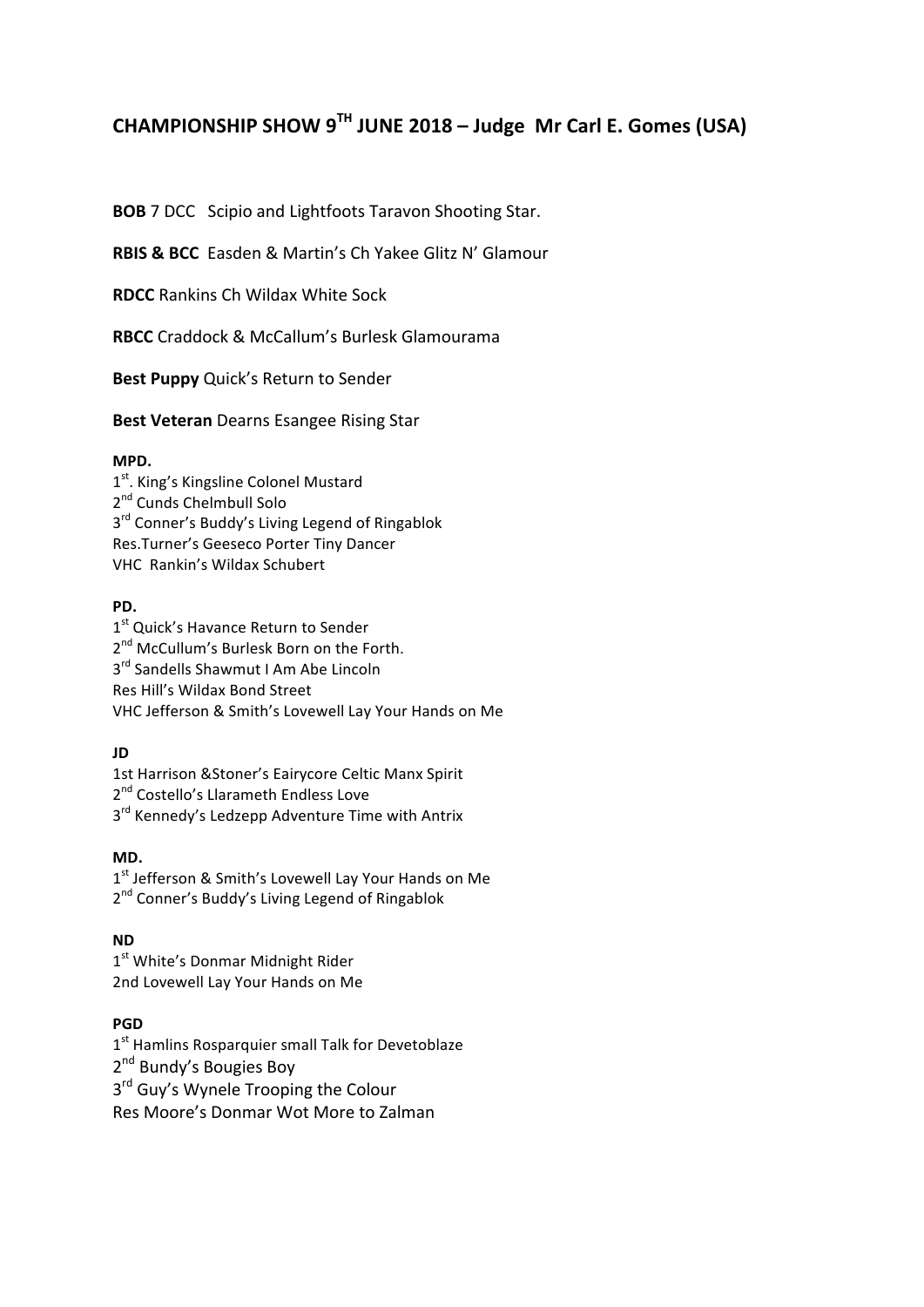#### **LD**

1<sup>st</sup> Taravon Shooting Star. 2<sup>nd</sup> Ward's Fresbosen Liverpool Lulaby

 $3<sup>rd</sup>$  Rostron-Parker's Rosparquier Rumour Had It.

Res Dearn's Norcairn American Boy

### **OD**

1<sup>st</sup> Rankins Ch Wildax White Sock

2<sup>nd</sup> Cund's Ch Chelmbull On A Mission

3<sup>rd</sup> Trevett's Sarkay Ricochet

Res Easden & Martin's Sabe's Believe In Me at Yakee (USA)

VHC Hamilton's Ch Ir Lux Ch Takaira Texan Town

### **VD**

 $1<sup>st</sup>$  Brown's Ch Yaklee This is It

2<sup>nd</sup> Ree & Scotts Rushingwell Me & Me Alone At Talkaccatur

3<sup>nd</sup> Dearns Roxxilu American Gentleman

### **MPB**

1<sup>st</sup> Easden &Martins Yakee Diamonds and Tiaras 2<sup>nd</sup> Gill's Shawmut I Am Lady Liberty at Simberfront

3<sup>rd</sup> Rankin's Wildax Vilvaldi

# **PB**

1<sup>st</sup> Craddock & McCullum's Burlesk Glamourama

2<sup>nd</sup> Hamilon's Takaira Tattletale

3<sup>rd</sup> Rodaway's Maranns Ermintrude at Demrace

Res Mitchell's Beebeemi Sweet Clementine

VHC Bundy's Murrys Scottish Thistle

# **JB**

1<sup>st</sup> Kennedys Ledzepp Teen Titan Via Antrix

2<sup>nd</sup> Costello's EairycoreCeltic Fairy Mist at Burtellos

3<sup>rd</sup> Bundy's Dalenamag Princess Aurora.

# **MB**

1<sup>st</sup> Bundy's Stubbs Moor Rose

# **NB**

1<sup>st</sup> McCullum's Burlesk Sissy That Walk 2<sup>nd</sup> McGuirk's Travon Dizzie Miss Lizzie

# **PGB**

 $1<sup>st</sup>$  Fearn's Donmar The Gibson Girl at Ledzepp 2<sup>nd</sup>Batty's Eairy Celtic Dream at Solobat